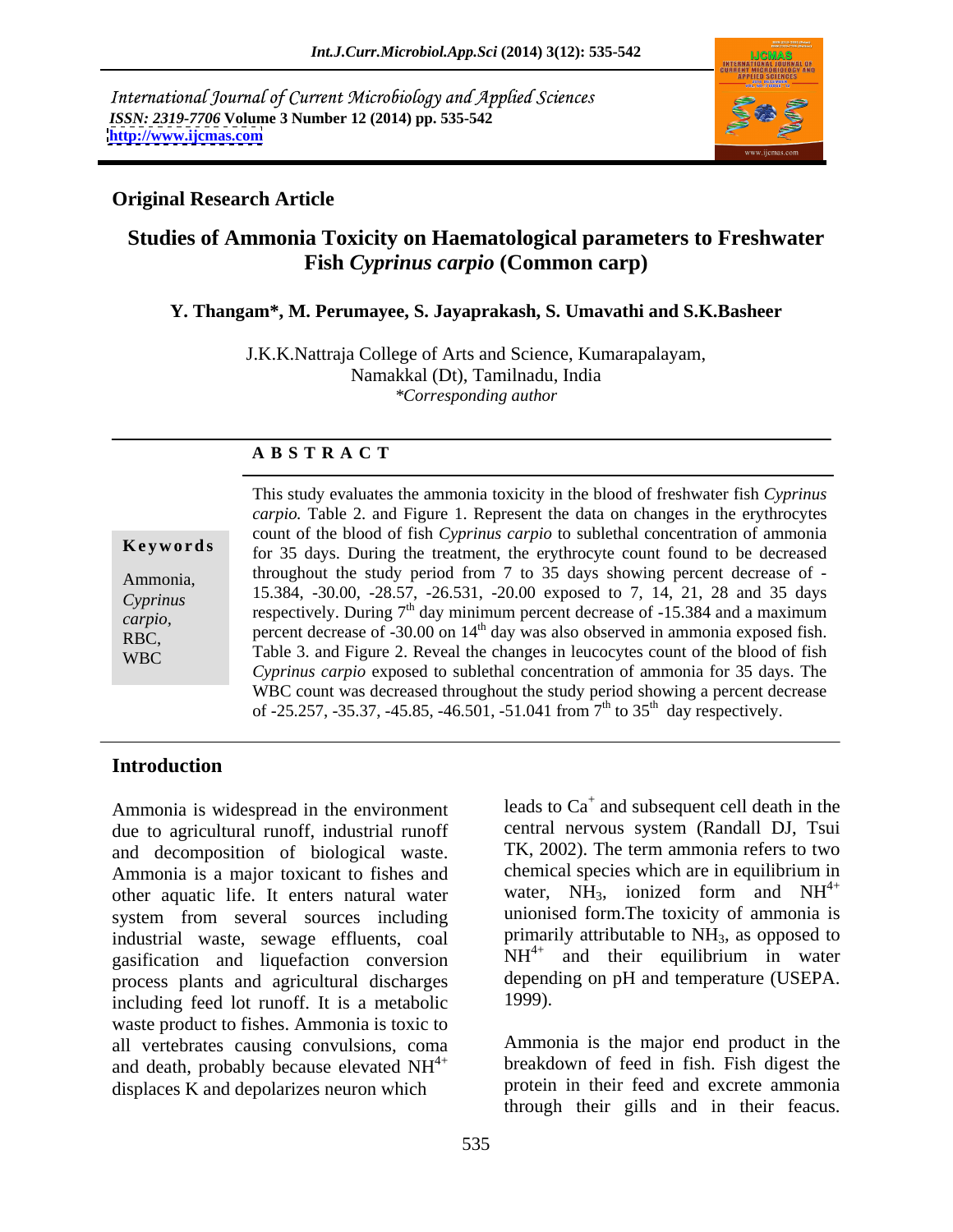Ammonia tends to block oxygen transfer changes of erythrocyte abundance. A from the gills to the blood and can cause significant increase in WBC count was both immediate and long term gill damage. Mucous producing membranes can be (Mandal and Lahiri, 1985; Sen *et al*., 1992; destroyed, reducing both the external slime Witeska, 2004). Leucocyte was also noticed coat and damaging the internal intestinal in *Colisa fasciatus* exposed to chromium surfaces. Fish suffering from ammonia (Srivastava *et al*., 1979), in *Scyliohinus*  usually appear sluggish, often at the surface *canicula* exposed to zinc (Flos *et al*., 1987), gasping for air (Robert *et al*., 1997).Total in *Channa punctatus* exposed to copper ammonia nitrogen (TAN) is composed of (Singh *et al*., 2008). On the other hand, toxic (un-ionised) ammonia (NH3) and leucocytes count declined in Tilapia zillii nontoxic (ionized) ammonia. Only a fraction exposed to cadmium (Ghazaly, 1992), in of TAN exists as toxic (un-ionised) *Silurus glanis* exposed to nickel (Sobecka, ammonia, and a balance exists between it 2001), in *Claries gariepinus* exposed to zinc and the nontoxic ionized ammonia. The final (Ololade and Ogini, 2009) and in cadmium stage of the natural biological metabolic exposure in *Tilapia zilli* (Ghazaly, 1992). waste conversion is the result of the During the present study toxicant ammonia bacterial breakdown of ammonia, nitrite and exposed to freshwater fish *Cyprinus carpio* nitrate. Ammonia toxicity to fish was investigated (Thurston, *et al*., 1986, Tomasso and Carmichael 1986), (Ogbonna and Chinomso.2010).

Reduction of RBC count in fish blood after control and treated fish, RBC and WBC cadmium in *Tilapia zilli* (Ruparelia *et al*., 1990), nickel in *Silurus glanis* (Sobecka, 2001), and in *Claries gariepinus* (Ololade and Ogini, 2009). In contrast, significant temperature, pH, dissolved oxygen, increase in RBC count was noticed in alkalinity , hardness, salinity, calcium and *Cyprinus carpio* (Drastichova *et al*., 2004) magnesium of experimental water were and *Tinca tinca* (Witeska *et al*., 2006). recorded throughout the experimental Similarly significant increase in RBC count period. Fresh water fish Cyprinus carpio, was noted in *Prochilodus scorfa* exposed to copper (Cerqueira and Fernanders, 2002), in were collected from Tamilnadu Fisheries *Hoplias malabaricus* exposed to mercury Development corporation, Aliyar fish farm, (Oliveira Ribeiro *et al*., 2006), in *Clarias*  Aliyar, Tamilnadu, India. The median lethal *gariepinus* exposed to selenium (Abdel- concentration of ammonia was calculated by Tawwab *et al*., 2007a) in *Tilapia zilli* Probit analysis method (Finney,1978). The exposed to aluminum exposure to *Rainbow* sublethal toxicity was conducted at 1/10<sup>th</sup> of *trout Oncorhynchus mykiss* (Writters *et al*., 1990a). In this study toxicant ammonia exposed to Cyprinus carpio showed decreased result.

Variation in leucocyte count provides a Rusia and Sood (1992) using more sensitive index of stress than the

noted in fish exposed to various toxicants results in decreased level.

# **Materials and Methods**

To assess the haematological profile of the counts were measured in the whole blood of *Cyprinus carpio.* The changes in physico chemical characteristics, such as temperature, pH, dissolved oxygen, weighing 5.0-6.0 gm and measuring 7-8 cm  $\frac{f}{f}$ of LC50 of 24h value (1.05) ppm.

### **Erythrocyte count**

Erythrocytes were counted by the method of Rusia and Sood (1992) using haemocytometer.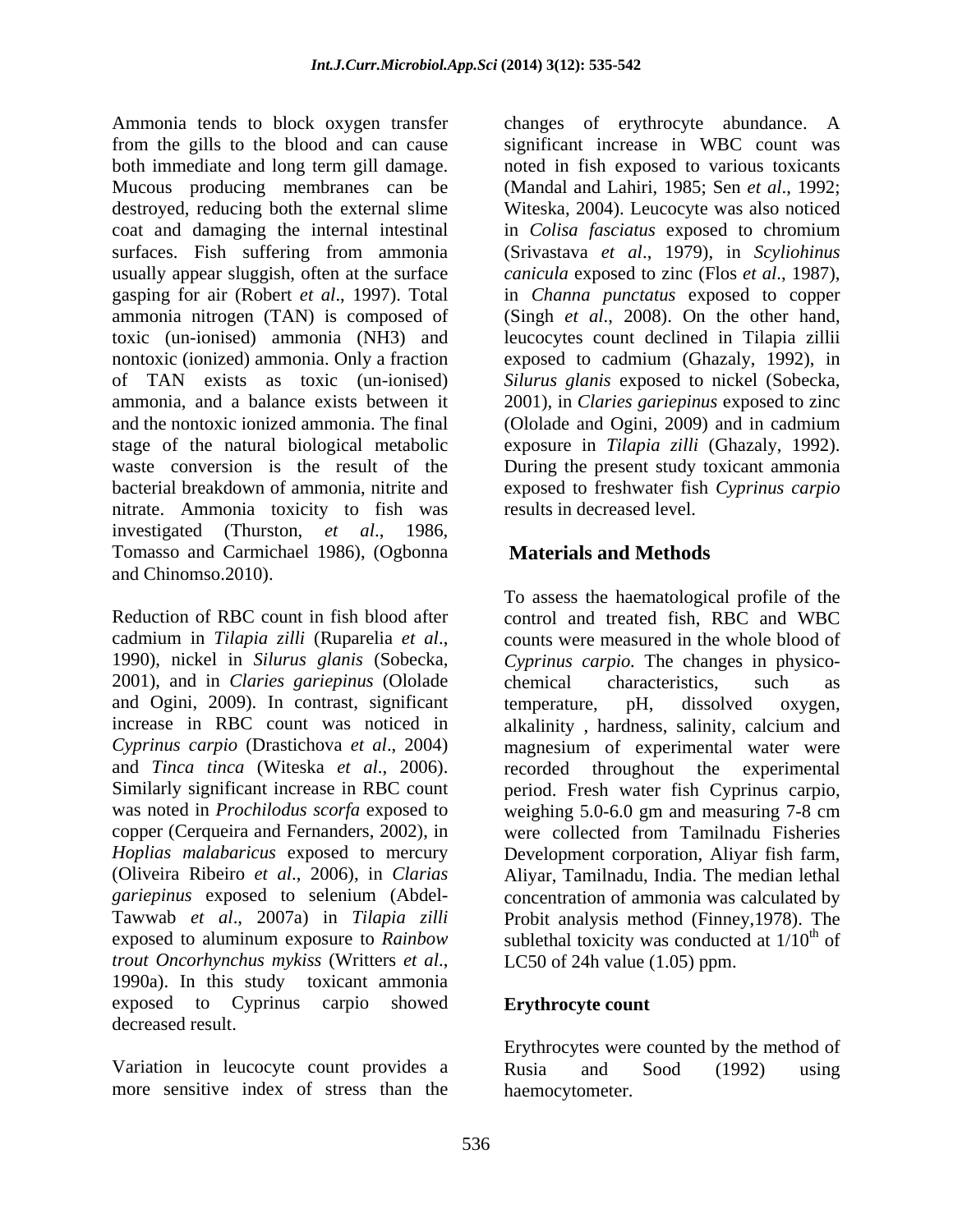(million/cu.mm of blood) Area counted X Depth of fluid

No. of leucocytes = --------------------------------------

Depth of fluid  $-0.1$  mm

the erythrocyte count of blood of fish 14, 21, 28, and 35 days respectively. During  $7<sup>th</sup>$  day a minimum percent decrease of -30.00 on  $14<sup>th</sup>$  day was also observed in

Table 2 and Fig 2. Reveal the changes in leucocyte count of blood of fish *Cyprinus*  decreased throughout the study period maximum percent decrease on  $35<sup>th</sup>$  day is -51.041.

**Calculation** Ammonia is the main nitrogenous products No. of erythrocyte X Dilution counted excreted by teleost, and mainly excreted as No. of erythrocytes =  $\frac{1}{2}$  =  $\frac{1}{2}$  =  $\frac{1}{2}$  =  $\frac{1}{2}$  =  $\frac{1}{2}$  =  $\frac{1}{2}$  =  $\frac{1}{2}$  =  $\frac{1}{2}$  =  $\frac{1}{2}$  =  $\frac{1}{2}$  =  $\frac{1}{2}$  =  $\frac{1}{2}$  =  $\frac{1}{2}$  =  $\frac{1}{2}$  =  $\frac{1}{2}$  =  $\frac{1}{2}$  =  $\frac{1}{2$ Dilution - 200<br>
species which are in equilibrium in water Area counted  $-5 \times 0.04 = 0.2$  square mm<br>
North of fluid 0.1 nm Depth of fluid  $-0.1$  mm **Leucocyte count** total ammonia nitrogen (NH<sub>3</sub> plus NH<sup>4+</sup>). Leucocytes were counted by the method of Rusia and  $\qquad$  attributable to NH<sub>3</sub>, as opposed to NH<sup>4+</sup> and sood (1992) using haemocytometer. their equilibrium in water depending on pH **Calculation**<br>
No of layogy is X Dilytian counted to toxicity of ammonia to fish and other No. of leucocytes X Dilution counted to the control of the counter of the counter of the counter of the counter of the counter of the counter of the counter of the counter of the counter of the counter of the counter of th  $(1000 \text{cu.mm of blood})$  Area counted X Depth of fluid  $NH_3$  and most biological membranes are Dilution - 20<br>Area counted  $-4 \times 1 = 4$  square mm Area counted  $-4 \times 1 = 4$  square.mm term ammonia refers to two chemical  $^{4+}$  ionized , ionized form). Tests for ammonia usually measure  $^{4+}$ ). The toxicity to ammonia is primarily  $^{4+}$  and and and temperature (USEPA.1999). The aquatic organisms is primarily attributed to permeable to NH<sub>3</sub>, But relatively 4+ (Randall and Tsui, 2002).

**Results and Discussion** Ammonia is a product of protein catabolism Table 1 and Fig.1 Represent the changes in waste products with a direct and negative *Cyprinus carpio* exposed to sublethal produce urea due to the high energy cost as concentration of ammonia exposed fish for compared to excretion of ammonia via gills 35 days. During the treatment, the (Wood 1993). The toxicity of the total erythrocyte count found to be decreased ammonia expressed as the sun of  $NH_3$  and throughout the study period from 7 to 35  $NH<sup>4+</sup>$  depends on the waste pH. Ammonia days showing a percent decrease of -15.384, toxicity becomes un-ionized ammonia and is<br>-30.00, -28.57, -26.531, -20.00 exposed to 7, more toxic than ammonium ion. The 7<sup>th</sup> day a minimum percent decrease of - recognized when it was observed that 15.384 and a maximum percent decrease of - increased pH cause total ammonia to appear <sup>th</sup> day was also observed in to be much more toxic. The portion of the ammonia exposed fish. un-ionized form more toxic increases as the *carpio* exposed to sublethal concentration of of its content in the blood of fish through ammonia for 35 days. The WBC count was diffusion and poisoning of the central nerves showing a percent decrease of -25.257, - Brinkman (2009) reported that chronic 35.37, -45.85, -46.501, -51.041 from 7 to 35 exposure in early life stages to ammonia days respectively. The minimum percent concentrations as low of unionized ammonia decrease on  $7<sup>th</sup>$  day is -25.257 and a nitrogen (UIAN) caused significant  $\frac{1}{10}$  day is - reductions in survival, growth and biomass. in animals and is one of the best known influence on fish and most fish do not toxicity becomes un-ionized ammonia and is more toxic than ammonium ion. The importance of unionized ammonia was first pH increases (Randall and Tsui 2002). Increased level of un-ionized level of ammonia  $(NH_3)$  in water cause an increases system (svobodova et al., 2007). However, concentrations as low of unionized ammonia nitrogen (UIAN) caused significant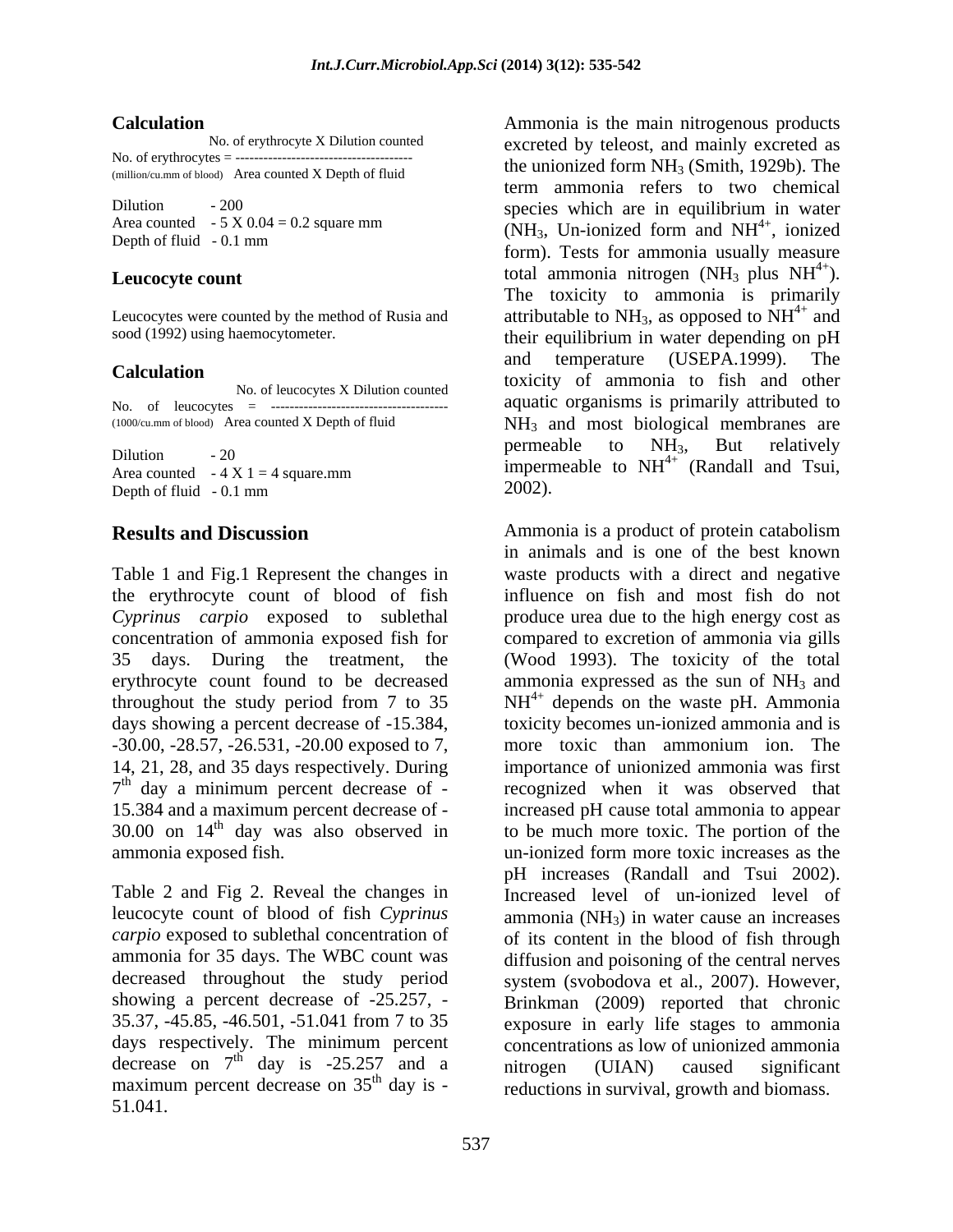|               |                             |                                  |                      | S.NO EXPOSURE CONTROL EXPERIMENT CHANGE CALCULATED |
|---------------|-----------------------------|----------------------------------|----------------------|----------------------------------------------------|
| <b>PERIOD</b> |                             |                                  |                      | <b>VALUE</b>                                       |
|               |                             | $0.65 \pm 0.45$ $0.55 \pm 0.013$ | $1 - 15.384$         | 0.91                                               |
|               | $0.60 + 0.45$ $0.42 + 0.71$ |                                  | $-30.00$             |                                                    |
| $\sim$ 1      | $0.56 \pm 0.71$             | 71 $0.40 \pm 0.71$               | $\vert -28.57 \vert$ | $\mid$ 2.57                                        |
|               |                             | $0.36 + 0.45$                    | $-26.53$             |                                                    |
|               | $0.30+$                     | $0.24 \pm 1.013$                 | $-20.00$             | 1.77                                               |

**Table.1** Changes in the red blood cell (RBC) count of Cyprinus carpio exposed to sublethal concentration of ammonia for 35 days

Values are mean + S.E. of five individual observations. (-) Denotes percent decrease over control.

**Table.2** Changes in the white blood cell (WBC) count of Cyprinus carpio exposed to sublethal concentration of ammonia for 35 days

|        | S.NO EXPOSURE CONTROL             |                 |           | EXPERIMENT CHANGE CALCULATED |
|--------|-----------------------------------|-----------------|-----------|------------------------------|
| PERIOD |                                   |                 |           | t VALUE                      |
|        | $14.61 \pm 0.70$ $10.92 \pm 0.43$ |                 | $-25.257$ | $-1.18$                      |
|        | $13.09 \pm 0.53$ 8.46 $\pm 0.50$  |                 | $-36.37$  |                              |
|        | $12.91 \pm 0.57$                  | $6.99 \pm 0.34$ | $-45.85$  | $1 - 0.59$                   |
|        | $10.86 \pm 0.4$                   | 5.81 $\pm$ 0.38 | $-46.501$ | $-0.57$                      |
|        | $10.09 \pm 0.71$ 4.94 $\pm$ 0.39  |                 | $-51.041$ | $-0.39$                      |

Values are mean + S.E. of five individual observations. (+) Denotes percent increase over control. (-) Denotes percent decrease over control



Fig. 1

Fig. 1. Erythrocyte count of Cyprinus carpio exposed to sublethal concentration of ammonia for 35 days. Error bars indicate the standard error of the mean.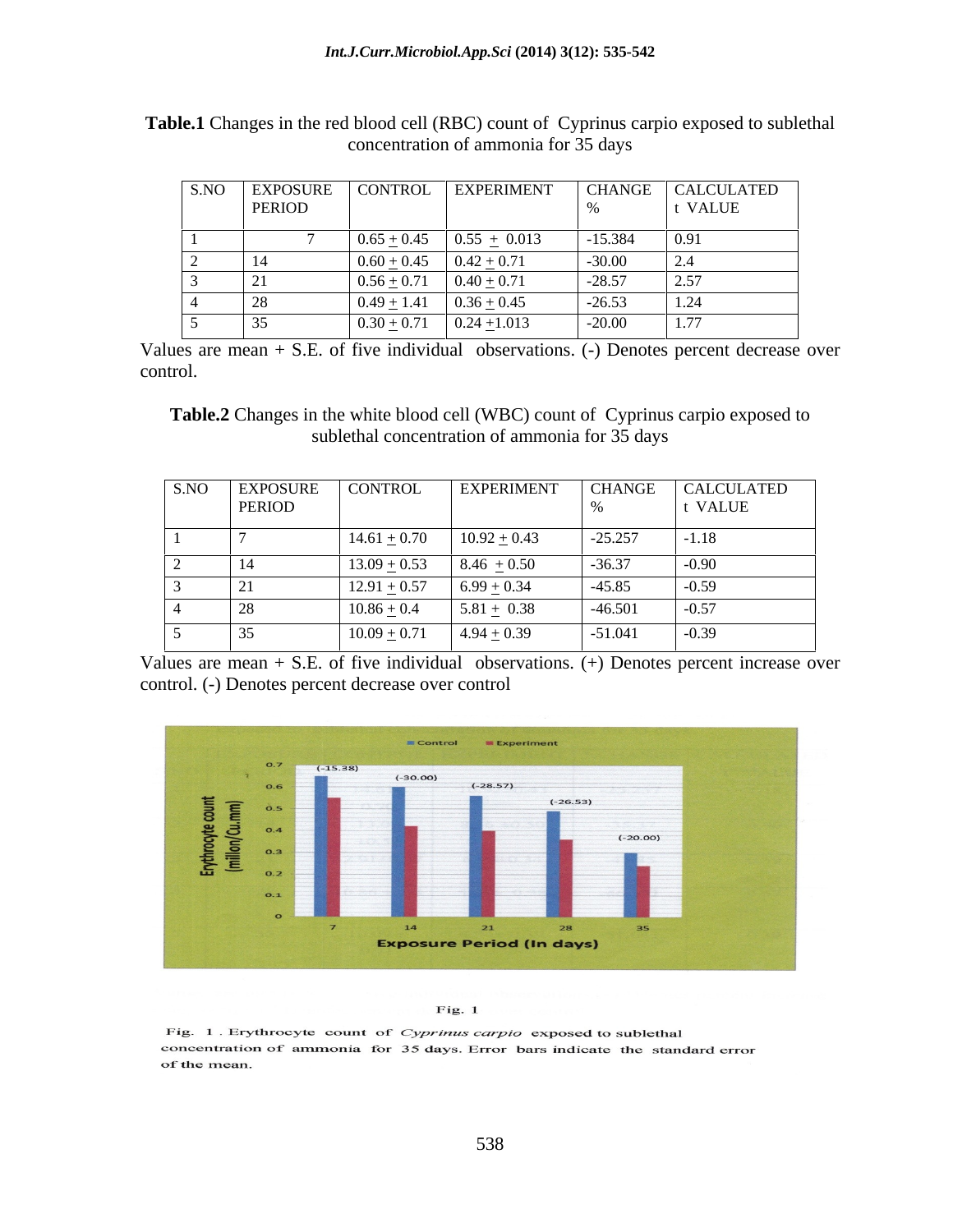### *Int.J.Curr.Microbiol.App.Sci* **(2014) 3(12): 535-542**





of Cyprinus carpio exposed to sublethal count Fig. 2. Leucocyte concentration of ammonia for 35 days. Error bars indicate the standard error of the mean.

A significant decrease in erythrocyte McLeay and Gordon (1997) reported that count, and leucocyte count was observed the variation in leucocyte count provide in the blood of *Catfish* as a response to more sensitive index of stress than do  $24<sup>th</sup>$  exposure to increasing concentrations of nickel in water (Sobecka, 2001). He *al*., 1992). Increase in WBC count in also suggested that the decrease in the fishes exposed to chronic and lethal doses number of circulating erythrocytes can be indicates leucocytosis, Sen *et al*. (1992) explained by a response of fish organisms reported that significant increase in WBC to hormone increase as a result of stress count in *Channa punctatus* exposed to sub caused by the presence of nickel. Exposure lethal doses of zinc. The above authors of *Colisa fasciatus* to sub lethal reported that the increase in WBC count in concentrations of lead produced hemolytic *Oncorhynchus* kisutch exposed to anemia due to lysis of erythrocytes with bleached Kraft pulp mill effluent and concomitant decrease in the Hb content, suggested removal of cell debris. Changes Ht value and the number of erythorcytes in WBC in response to stress have (Srivastava and Agarwal, 1979). It is well reported in many fishes. While an increase known that glycolsis concerned with the in WBC has been reported by (Nussey *et*  reduction of methemoglobin, thus *al*., 2002), a reduction has been reported maintaining the iron of the hemoglobin in the 2q ferrous form. In the present study during sublethal treatment decrease in exposure groups. A similar increase in the erythrocytes count might be due to anemia, which acts as an indicator with reported in *Mirgala* (Das 2004). However, subsequent result of inhibition of in that similar TLC s with subsequent erythropoietin in the haemopoietic exposure after nitrite concentration to that organisms. of control and experiment, concentration

exposure to increasing concentrations changes in erythrocyte abundance. (Sen *et Oncorhynchus kisutch* exposed to under stress (Svobodova *et al*., 2007). Almost similar to the initial nitrite WBC in response to nitrite was also treatment groups indicated that the toxic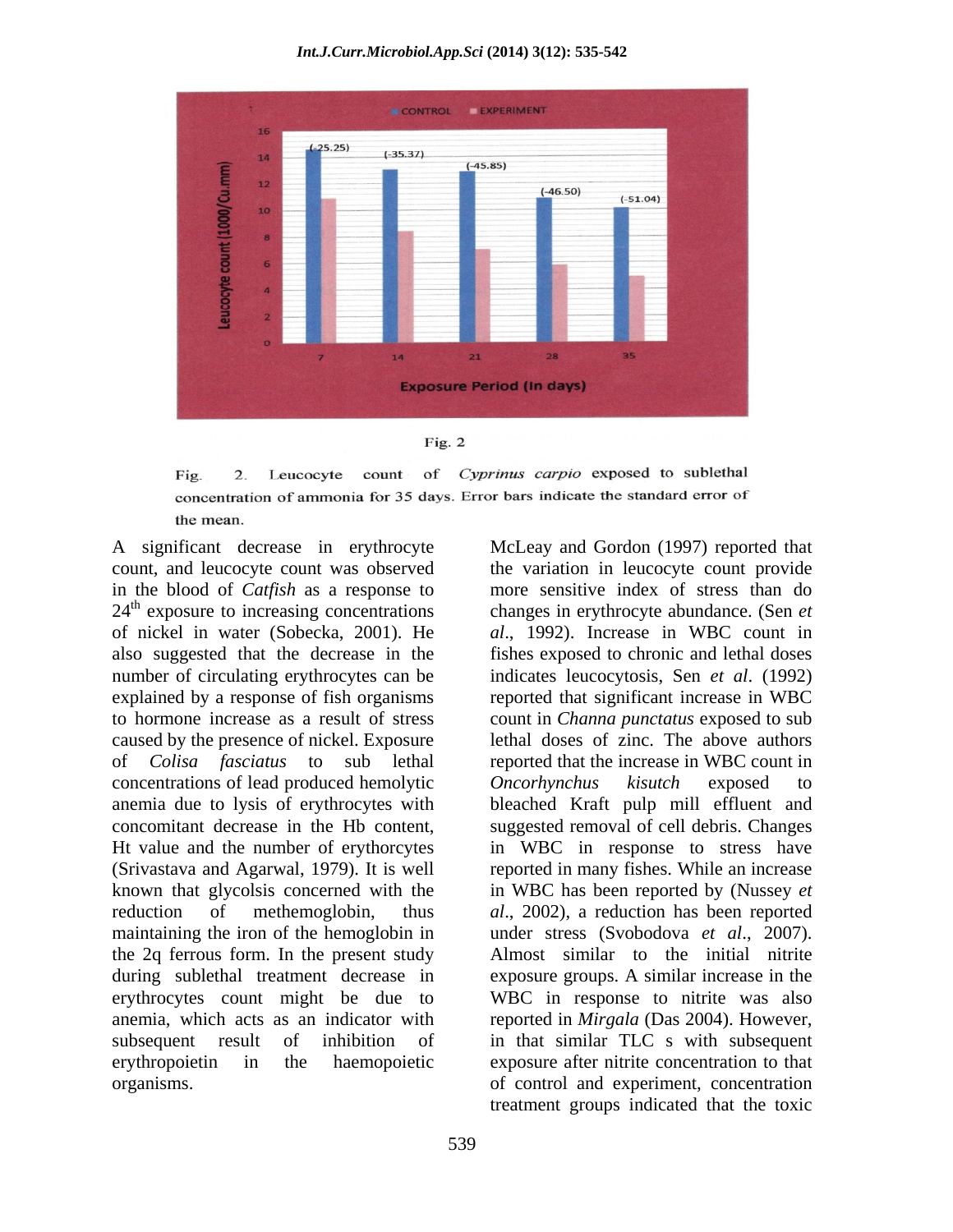effect of nitrite on leucopoiesis did not persist (Nussey *et al*.,2002). Changes in leucocytes counts after exposure to trout<br>nollutants may be associated to a decrease  $\frac{440}{100}$ pollutants may be associated to a decrease in nonspecific immunity of fish (Oliveira Cairns, J. Piheriro, et al. 2006). Although the  $3.7$ . Riberiro *et al*., 2006). Although the response to environmental impacts varies with the type and severity of the stress, it<br>
and toxicological effect of inorganic<br>
pollution in aquatic often leads to a leucopenia, which is the place of the place of the place of the place of the place of the place of the place of the place of the place of the place of the place of the place of the place of the place of th similar to the classic leucocytic response to stress in animals. In this study exposure of ammonia in fish blood of Cyprinus carpio results that significant decrease of WBC may be due to the manifestation of leucocytosis with heterophilia low and high PH. Aquaculture, 251, lymphopenia which are characteristics 109-117. leucocytes responses in animals exhibiting

- response of Affrican carfish, Clarias copper toxicity. Aquaculture, 272(1-4), 335-345.32.
- Effects of cypermethrin and carbofuran (Hamilton). Aquacult. Res. 35, 134-143. 58.220-226. Contam. Toxicol., 752,725-732.
- APHA, AWWA, WPCF, 185. In: Standard and Waste $(16<sup>th</sup>$  Eds). American Public
- Avilez, i.m., altran, a.e., aquiar, l.h., Moraes,
- Brinkman, S. F., 2009. Chronic toxicity of Ammonia to early life stage Rainbow trout. Trans. Am. Fish. Soc. 138: 433- 440.
- Cairns, J., 1984. Estimating hazard. Biosci., 3,7.
- Camargo, J.A. Alonso. A., 2006. Ecological and toxicological effect of inorganic nitrogen pollution in aquatic ecosystems. A global assessment environment Internations, 32.831-849.
- Carvalho, C.S., Fernandes, M.N., 2006 Effect of temperature on copper toxicity and hematological responses in the neotorpical fish Prochilodus scrofa at 109-117.
- stress. Environment). Canaian Environmental **References** Ministers of the Environment. CCME. 1999. (Canadian Council of the quality Guidelines. Canadian Council of Ministers of the Environment. Winnipeg. Updated.
- Abdel Tawwab, M., Mousa, M.A.A., Cerqueira, C.C.C. fernandes. M/N. 2002 Abbass, Ff., 2007a. Growth Gill tissue recovery after copper performance and physiological exposure and blood parameter response gariepin fed fed organic selenioum prior in the tropical fish Prochilodus scrofa. Ecotoxicol. Environ. Saf., 52,83-91.
- to the exporsure to environmental Das, P. C., Ayyappan, S., Jena, J. K., Das, 335-345.32. and its sublethal effects on selscted Adhikari.s., sarkar, b., chatterjee, a., hematological and enzymatic parameter mahapatra c.t., ayyappan, s., 2004. B. K., 2004. Acute toxicity of Ammonia of mrigala, Cirrhinus mrigala.
	- on certain hematological paramenters Dratichova, J., Svobodova, Z., Luskova, and predication of theirrecovery in a Machova, J., 2004. Effect of cadmium freshwater teleost: Labeo rohita of hematological indices off common (Hamilton). Ecotoxicol. Environ. Saf., carp Cyprius carpio (L). Bull. Environ. Machova, J., 2004. Effect of cadmium
	- Methods for th Examination of water biological assay (3<sup>rd</sup> Ed), Cambridge <sup>th</sup> Eds). American Public University Press. London, pp. 508. Finney, D. J., 1978. Statistical method in <sup>rd</sup> Ed), Cambridge
	- Health Asssociation Public Health Flos, R., Tort, L., Balasch, J., 1987. Effect Assciation, Washington, USA. of zine sulphate on haematological g., 2004. Hematological responses of canicula and influences of MS222. the neotropical teleost Matrinxa Mar.Environ.Res., 21,289-298. parameter in the dogfish Scyliorhinus
	- (Brycon cephalus) to environmental Ghazaly, K.S., 1992. Hematological and itrite. Compp. Biochem. Physiol. C.135- physiological responses to sub lethal 139 concernations of cadminum in a ocncetrations of cadminum in a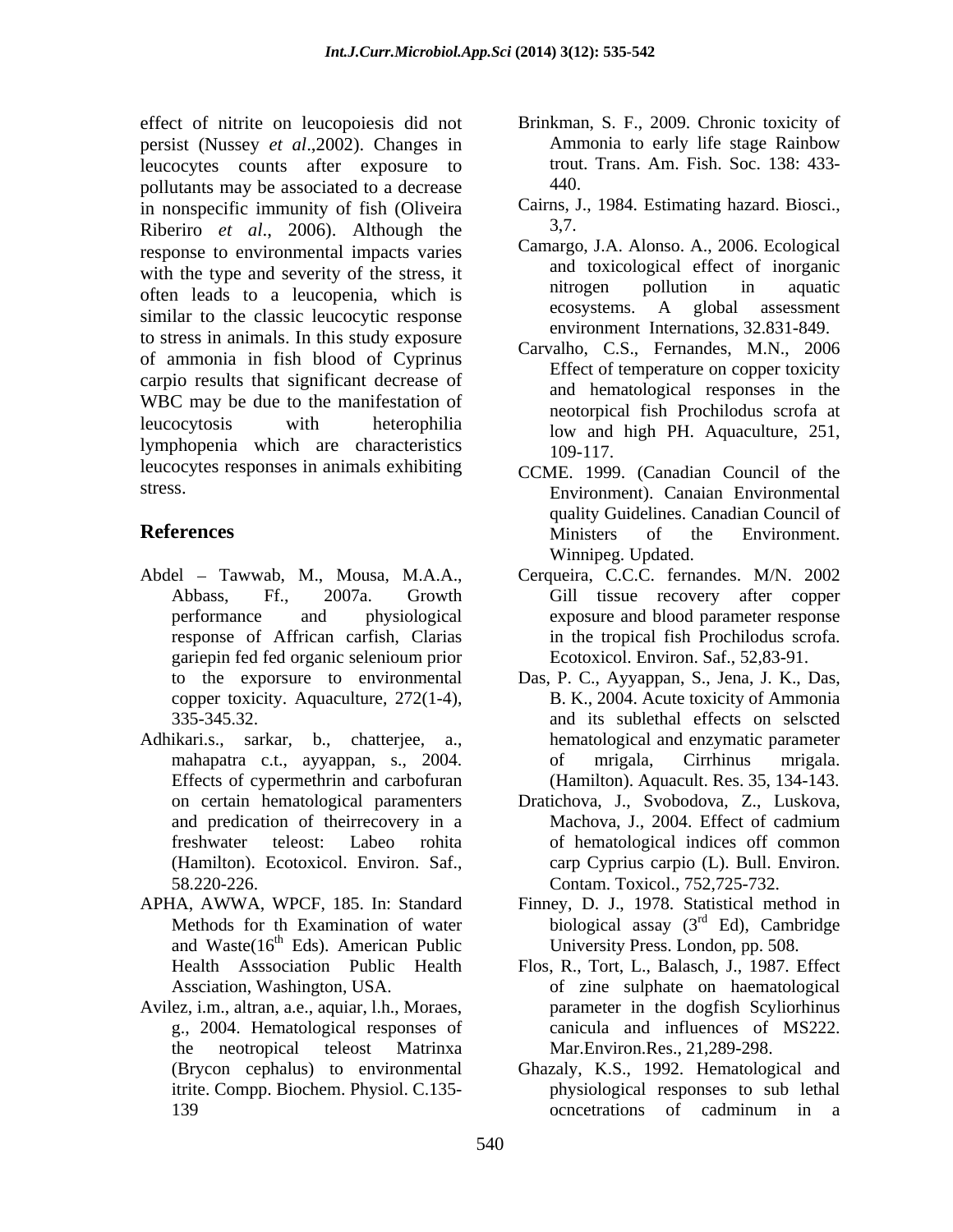freshwater teleost, Tilapis zillii. Water

- Harding. J., Hoglund, L.B.m, 1983. On
- Hii, Y.S., Lee, M.Y., Tse, S.C. 2007. Acute

cultured tilapis (Oreochromis hybrid).

- Kavitha, C., malavizhi, a., senthil kumaran, S., Ramesh, M., 2010. Toxicological
- Kelson, N.J.R.M., Shaw, M.A., Minns, C.K., Mills K.H.1990. An evaluation of
- Kori-siakere, O., ake, jeg., idoge, E., 2005. African snakehead, Parachanna obscura.
- Haematological response to sumithion 12:17-23. Columbia livia (Gmelin). Indian J.Exp.
- McLeay, D.J. and M.R. Gordon. 1977.
- Moraes, G., Avilez. I.M., Hori. T.S.F., 2006.

1103-1108.

- Air Soil Pollut., 64,551-559. Nemcsok, J., Benedeczky, I., 1990. Effect of accuracy in estimating fish blood some enzyme activitys and blood sugar cvariables. Cop. Biochem Physiol. A. level of carp, cyprinus carpio (L). 75(1),35-40. Environ. Monit. Assess., 14,377-383. sublethal concentration of phenol on
- toxicity of organochlorine insectide H.H., 2002. The effect of copper and endosulfan and its effect on behavior and some hematologicalparameters of general hematology and osmoregulation Asian swamp ell (Monopterus albus, Zniew). Afr.J.Aquat. Sci., 27,61-84. Nussey, g., van vuren, J.H.J., du Preez. zzinc at neutral and acidic PH on the of Oreochromis mossambicus.
- Hrubec, t.c., Cardinale, J.L., Smith, S.A. Ogbonna, J. F., Chinomso, A., 2010. 2000. Haematology and plasma Determination of the concentration of chemistry reference intervals for Ammonia that could have lethal effect on fish APRN. J. Eng. Appl.Sci. 5, 1-5.
- Vet. Clin. Pathol., 29, 76-12. Ololade, I.A., Ogini, O., 2009. Behavioural effet of arsenate exposure on Int.J.Fish. Aquacult., 1(2).022-027. and hematological effect of zinc on African catfish, Clarias gariepinus.
- hematologil, biochemical and liver Parrish. P.R., 1985. Chronic toxdicity test transaminases activity in an Indian major carp, Catls catls. Food chem.. Toxicology: Method and Applications. toxicol., 48, 2848-2854. Rand, G.M., Petrocelli, S.R., (Eds.), IN: Fundamental sof Aquatic Hemishphere Publishing Corporaion., Washington, pp. 96-109.
- the effect of atmospheric acidic Ramesh, M., Sivakumari, K., Kanagaraj, deposition on fish and the fishery M.K., Manavalaramanujam, R., 1994. resource of Canada. Can.J.Fish Aquat. Impat of acute zinc Sulphate toxicity Sci., 47(3), 644-655. **and** salinity on the carbohydrate Hemtologial characteristics of the mossambicus during different exposure metabolism in Oreochromis periods. Indian J. Fish, 41(1),51-54.
- Afr.J.Biotechnol. 4(6),530. Randall. D.J.and T.K. Tsui. 2002. Ammonia Mandal, A., Lahiri, P., 1985. toxicity in fish. Mar Pollut Bull. 45 (1- (Fenitrothion) in the blue rock pigeon, Robert M.D., David M.C. and Martin Biol., 23, 702-705. Southern Regional Adquaculture Center 12):17-23. W.B. 1997. Ammonia in fish ponds. (SRAC). Publication No.463.
	- Leucocrit: a simple hematological Ruparelia, S.G., Verma, Y., Saiyed, S.R., Ntechnique for measuring acute stress Rawal, U.M., 1990. Effect of cadmium in salmonids fish including stressful on blood of tilapia, Oreochromis concentrations of pulpmill effluent. J. mossambicus(Peters), during prolonged Fish. Res. Board Can. 34:2164 - 2175. exposure. Bull. Environ. Contam. Rawal, U.M., 1990. Effect of cadmium Toxicol., 45, 305-3012.
	- Comparison between biochemical Rusia, V., Sood S.K., 1992. Routine reposnses fo the Teleost Pacu and its hybrid tambacu.Braz. J.Biol., 6(4). laboratory technology Kanai, L.,hematological tests. In: 'medical